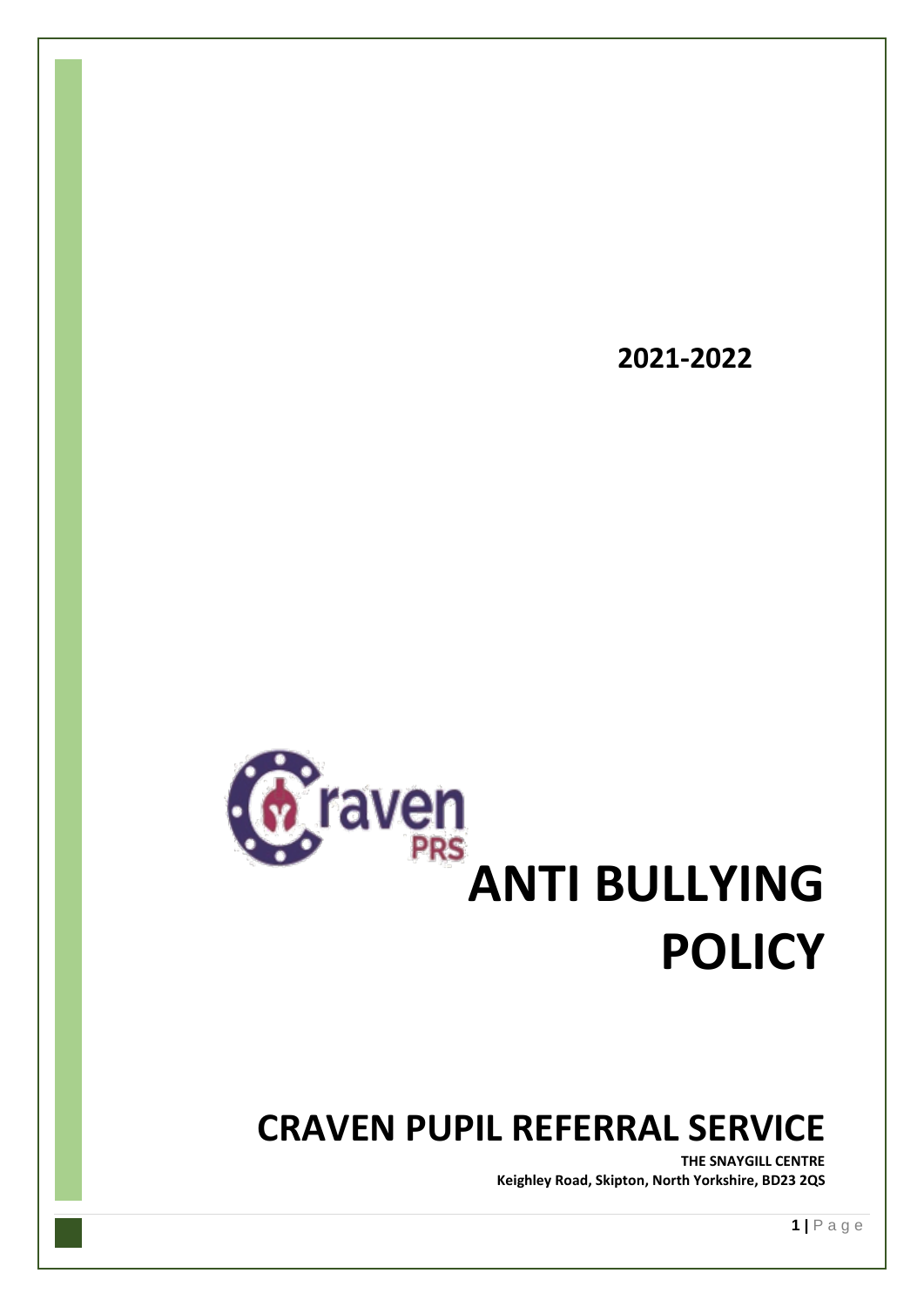#### **MC Ratification Date: December 2021**

**Review Cycle: 1 Year**

**Review Date: December 2022**

**Latest Review Amendments:** Update on forms of bullying and bullying outside the premises. 2018 update and case studies from DfE[: https://www.gov.uk/government/publications/approaches-to-preventing-and-tackling](https://www.gov.uk/government/publications/approaches-to-preventing-and-tackling-bullying)[bullying](https://www.gov.uk/government/publications/approaches-to-preventing-and-tackling-bullying) Advice for Head Teachers and staff who may be cyber-bullied: [https://assets.publishing.service.gov.uk/government/uploads/system/uploads/attachment\\_data/file/374850/Cyber](https://assets.publishing.service.gov.uk/government/uploads/system/uploads/attachment_data/file/374850/Cyberbullying_Advice_for_Headteachers_and_School_Staff_121114.pdf) bullying Advice for Headteachers and School Staff 121114.pdf

# **ANTI BULLYING POLICY**

#### **1. Introduction**

Bullying is "Behaviour by an individual or a group, usually repeated over time that intentionally hurts another individual either physically or emotionally" where the relationship involves an imbalance of power. (DfE "Preventing and Tackling Bullying", March 2014).

Bullying can include: name calling, taunting, mocking, making offensive comments; kicking; hitting; taking belongings; producing offensive graffiti; gossiping; excluding people from groups and spreading hurtful and untruthful rumours. This includes the same inappropriate and harmful behaviours expressed via digital devices (cyberbullying) such as the sending of inappropriate messages by phone, text, Instant Messenger, through websites and social media sites and apps, and sending offensive or degrading images by mobile phone or via the internet.

#### **2. Aims and objectives**

Bullying is wrong and damages individual children. We therefore do all we can to prevent it, by developing a school ethos in which bullying is regarded as unacceptable. We aim, as a school, to produce a safe and secure environment where all can learn without anxiety. This policy aims to produce a consistent school response to any bullying incidents that may occur, including cyberbullying. We aim to make all those connected with the school aware of our opposition to bullying, and we make clear each person's responsibilities with regard to the eradication of bullying in our school.

#### **3. Forms of Bullying**

Bullying can happen to anyone. This policy covers all types of bullying including:

- Emotional Being unfriendly, excluding, tormenting, SEND (Special Educational Needs or Disability).
- Physical Hitting, kicking, pushing, taking another's belongings, any use of violence related to appearance or physical/ mental health conditions, SEND (Special Educational Needs or Disability).
- Racial Racial taunts, graffiti, gestures, culture.
- Sexual Explicit sexual remarks display of sexual material, sexual gestures, unwanted physical attention, comments about sexual reputation or performance, inappropriate touching, transphobic bullying, sexual orientation or sexist statements.
- Direct or indirect verbal Name-calling, sarcasm, spreading rumours, teasing.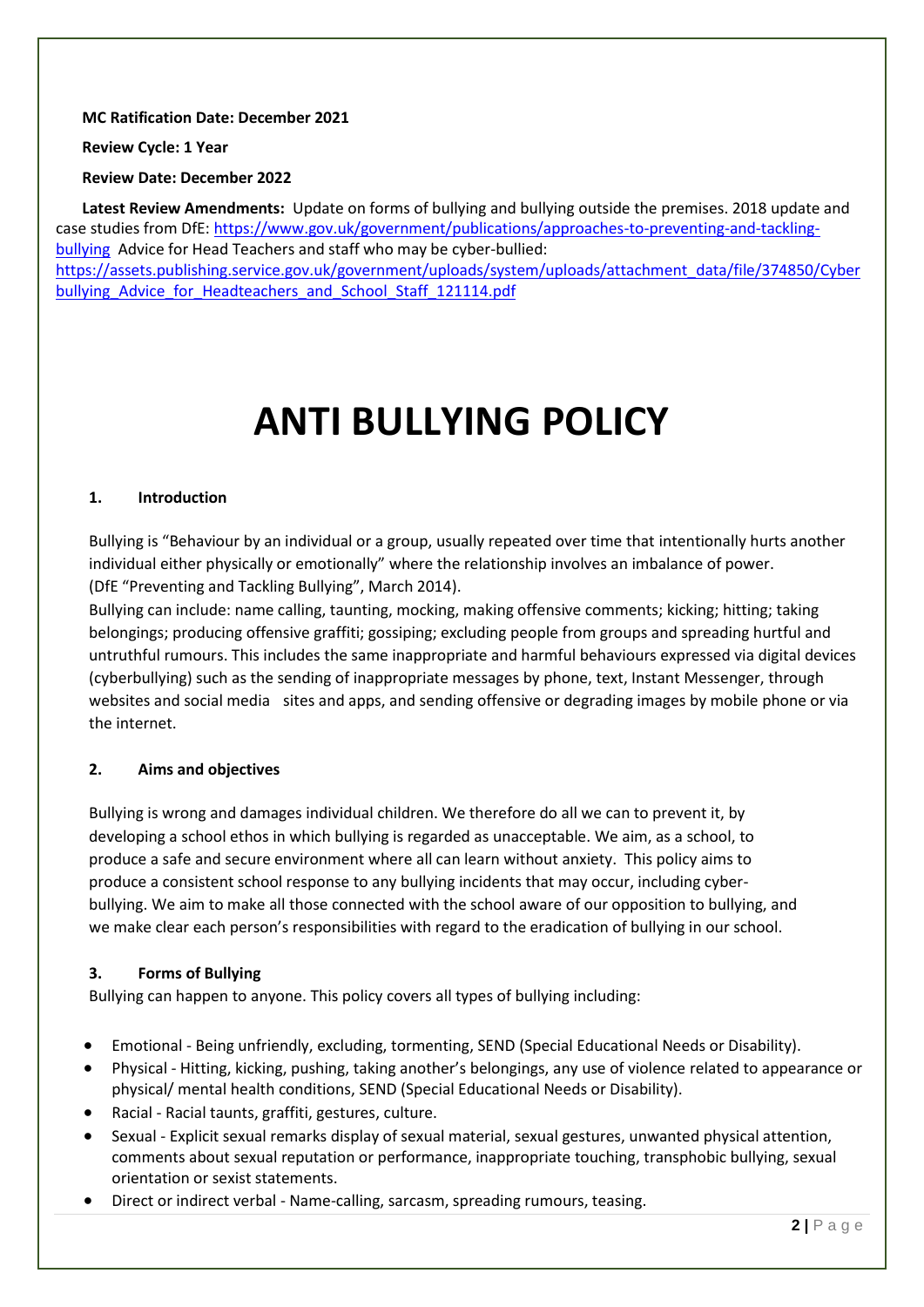• Cyber-bullying - Bullying that takes place online, such as through social networking sites, messaging apps or gaming sites Bullying via technology

#### **4. Roles of the Governing Body**

The governing body supports the Headteacher in all attempts to eliminate bullying from our school. This policy statement makes it very clear that the governing body does not allow bullying to take place in our school, and that any incidents of bullying that do occur are taken very seriously and dealt with appropriately.

The governing body monitors the incidents of bullying that occur and reviews the effectiveness of the school policy regularly. The governors require the Headteacher to keep accurate records of all incidents of bullying and to report to the governors on request about the effectiveness of school anti-bullying strategies.

The governing body responds within ten days to any request from a parent to investigate incidents of bullying. In all cases, the governing body notifies the Headteacher and asks him/her to conduct an investigation into the case and to report back to a representative of the governing body.

This anti-bullying policy is the governors' responsibility and they review its effectiveness annually. They do this by examining the school's anti-bullying records, and by discussion with the Headteacher. Governors analyse information with regard to gender, age and ethnic background of all children involved in bullying incidents.

#### **5. The role of the Headteacher**

It is the responsibility of the Headteacher to implement the school anti-bullying strategy and to ensure that all staff (both teaching and non-teaching) are aware of the school policy and know how to deal with incidents of bullying. The Headteacher reports to the governing body about the effectiveness of the anti-bullying policy on request.

The Headteacher and Senior Leaders ensure that all children know that bullying is wrong, and that it is unacceptable behaviour in this school. The Headteacher/SLT draws the attention of children to this fact at suitable moments. For example, if an incident occurs, the Headteacher/SLT may decide to use assembly as a forum in which to discuss with other children why this behaviour was wrong, and why a pupil is being punished.

The Headteacher ensures that all staff receive sufficient training to be equipped to deal with all incidents of bullying.

The Headteacher sets the school climate of mutual support and praise for success, so making bullying less likely. When children feel they are important and belong to a friendly and welcoming school, bullying is far less likely to be part of their behaviour.

#### **6. The role of staff**

Staff in our school take all forms of bullying seriously and intervene to prevent incidents from taking place. They keep their own records of all incidents that happen in their class and that they are aware of in the school.

If staff witness an act of bullying, they do all they can to support the child who is being bullied. If a child is being bullied over a period of time, then, after consultation with SLT or Headteacher, the member of staff informs the child's Parents and Carers.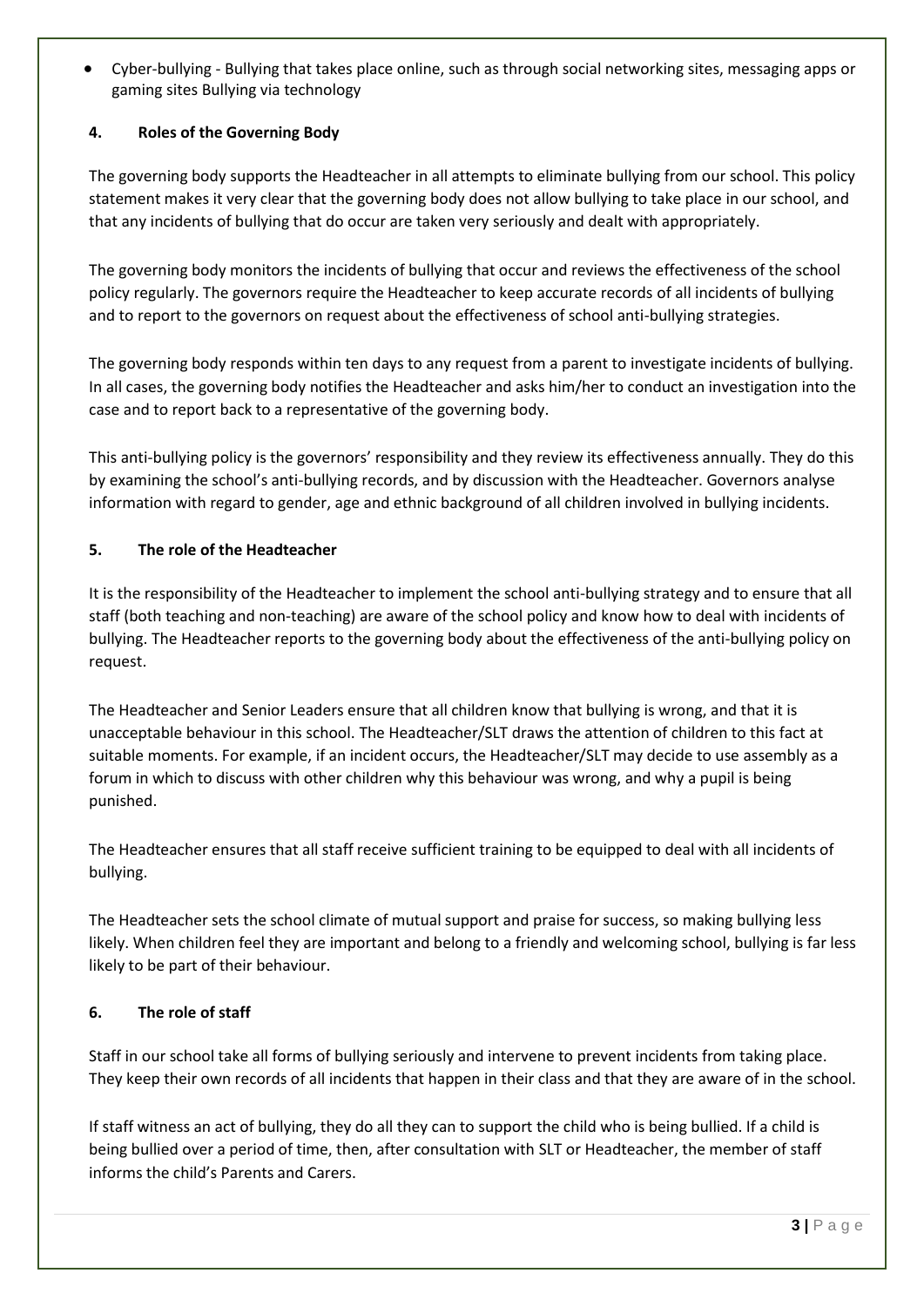Staff actively support anti-bullying strategies by teaching children directly about safeguarding issues and cyberbullying. Information is regularly sent home to Parents and Carers and carers to further develop parental awareness of safeguarding issues on the internet and mobile devices.

We keep a record of any bullying incidents on Bromcom or CPOMS and these are kept on file. If any adult witnesses an act of bullying, they should record the event on the Bromcom and notify SLT.

If, as members of staff, we become aware of any bullying taking place between members of a class, we deal with the issue immediately. This may involve counselling and support for the victim of the bullying, and punishment for the child who has carried out the bullying. We spend time talking to the child who has bullied:

- We explain why the action of the child was wrong and we endeavour to help the child change their behaviour in future.
- If a child is repeatedly involved in bullying other children, we inform the Deputy or Headteacher.
- We then invite the child's Parents and Carers into the school to discuss the situation.

In more extreme cases, for example where these initial discussions have proven ineffective, the Headteacher may contact external support agencies such as Social Care.

Staff members routinely attend training, which enables them to become equipped to deal with incidents of bullying and behaviour management.

Staff members attempt to support all children in their class and to establish a climate of trust and respect for all. By praising, rewarding and celebrating the success of all children, we aim to prevent incidents of bullying.

#### **Involvement of Pupils**

We will:

- Regularly canvas children and young people's views on the extent and nature of bullying.
- Ensure that all pupils know how to express worries and anxieties about bullying.
- Ensure that all pupils are aware of the range of sanctions which may be applied against those engaging in bullying.
- Involve pupils in anti-bullying campaigns in schools and embedded messages in the wider school curriculum.
- Publicise the details of help lines and websites.
- Offer support to pupils who have been bullied and to those who are bullying in order to address the problems they have.

#### **7. Support for staff who are bullied**

It is important that schools take measures to prevent and tackle bullying among pupils. But it is equally important that schools make it clear that bullying of staff, whether by pupils, parents or colleagues, is unacceptable. The DFE have published a separate advice note which provides advice for headteachers and all school staff on how to protect themselves from cyberbullying and how to tackle it if it happens. [https://assets.publishing.service.gov.uk/government/uploads/system/uploads/attachment\\_data/file/374850/](https://assets.publishing.service.gov.uk/government/uploads/system/uploads/attachment_data/file/374850/Cyberbullying_Advice_for_Headteachers_and_School_Staff_121114.pdf) [Cyberbullying\\_Advice\\_for\\_Headteachers\\_and\\_School\\_Staff\\_121114.pdf](https://assets.publishing.service.gov.uk/government/uploads/system/uploads/attachment_data/file/374850/Cyberbullying_Advice_for_Headteachers_and_School_Staff_121114.pdf)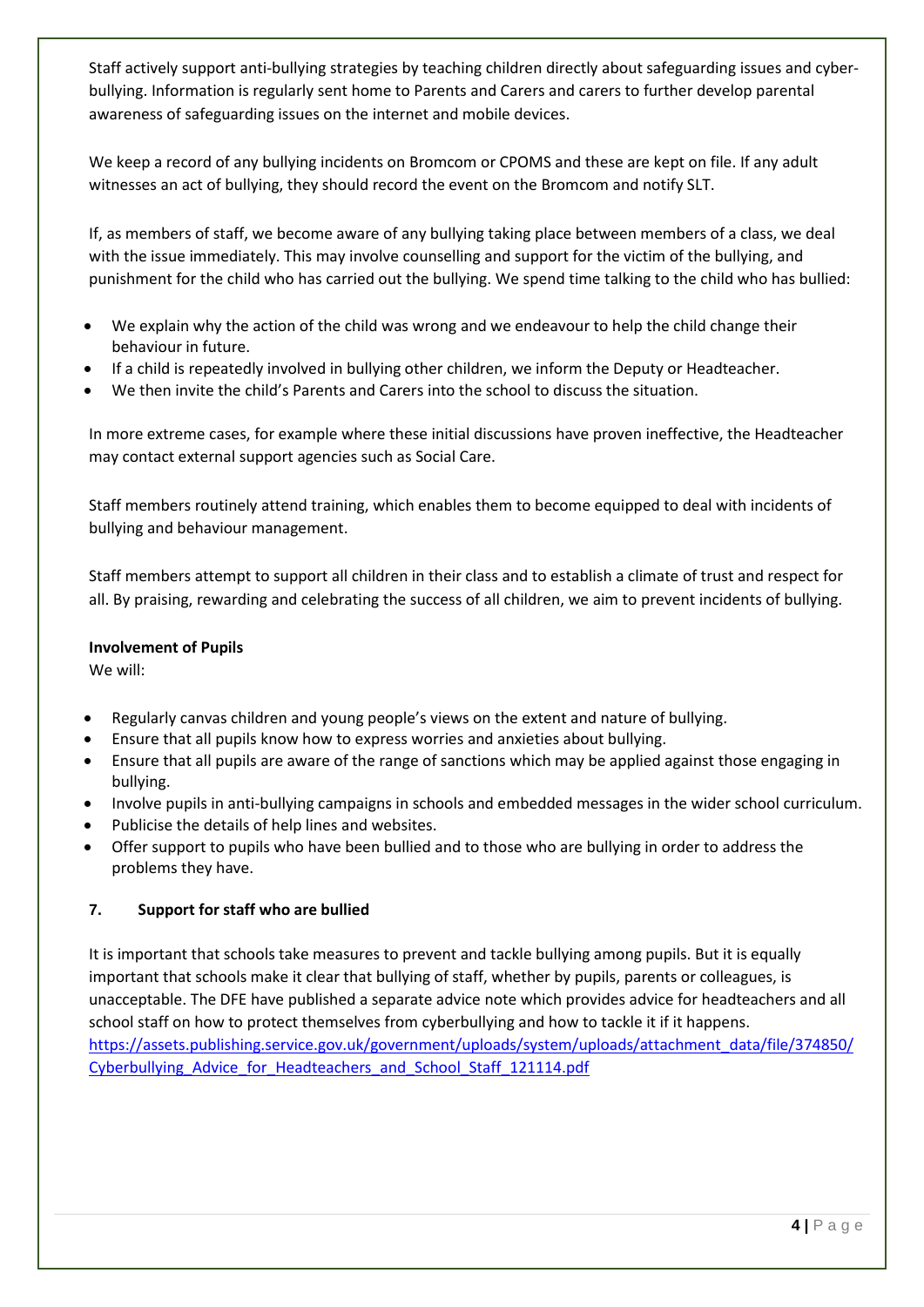#### **8. Bullying outside school premises**

School staff members have the power to discipline pupils for misbehaving outside the school premises. Sections 90 and 91 of the Education and Inspections Act 2006 say that a school's disciplinary powers can be used to address pupils' conduct when they are not on school premises and are not under the lawful control or charge of a member of school staff, but only if it would be reasonable for the school to regulate pupils' behaviour in those circumstances.

This may include bullying incidents occurring anywhere off the school premises, such as on school or public transport, outside the local shops, or in a town or village centre. Where bullying outside school is reported to school staff, it should be investigated and acted on. The headteacher should also consider whether it is appropriate to notify the police or anti-social behaviour coordinator in their local authority of the action taken against a pupil. If the misbehaviour could be criminal or poses a serious threat to a member of the public, the police should always be informed. While school staff members have the power to discipline pupils for bullying that occurs outside school, they can only impose the disciplinary sanction and implement that sanction on the school premises or when the pupil is under the lawful control of school staff, for instance on a school trip.

More detailed advice on teachers' powers to discipline, including their power to discipline pupils for misbehaviour that occurs outside school, is included in 'Behaviour and discipline in schools – advice for headteachers and school staff' – see further sources of information below.

#### **9. The role of Parents and Carers**

Parents and Carers who are concerned that their child might be being bullied, or who suspect that their child may be the perpetrator of bullying, should contact their child's teacher immediately.

Parents and Carers have a responsibility to support the school's anti-bullying policy and to actively encourage their child to be a positive member of the school.

Involve parents to ensure that they are clear that the school does not tolerate bullying and are aware of the procedures to follow if they believe that their child is being bullied. Parents should feel confident that the school will take any complaint about bullying seriously and resolve the issue in a way that protects the child, and they reinforce the value of good behaviour at home.

#### **10. Monitoring and Review**

This policy is monitored on a day-to-day basis by the Deputy and the Headteacher. The Headteacher meets regularly with the Chair of Governors and reports any incidents of bullying.

#### **11. Links with other school policies and practices**

This Policy links with a number of other school policies, practices and action plans including:

- **Behaviour Policy**
- Complaints Policy
- Safeguarding and Child Protection Policy
- e-Safety (Online Safety) and Acceptable Use Policies (AUPs)
- Teaching, Learning, Curriculum & Assessment Policy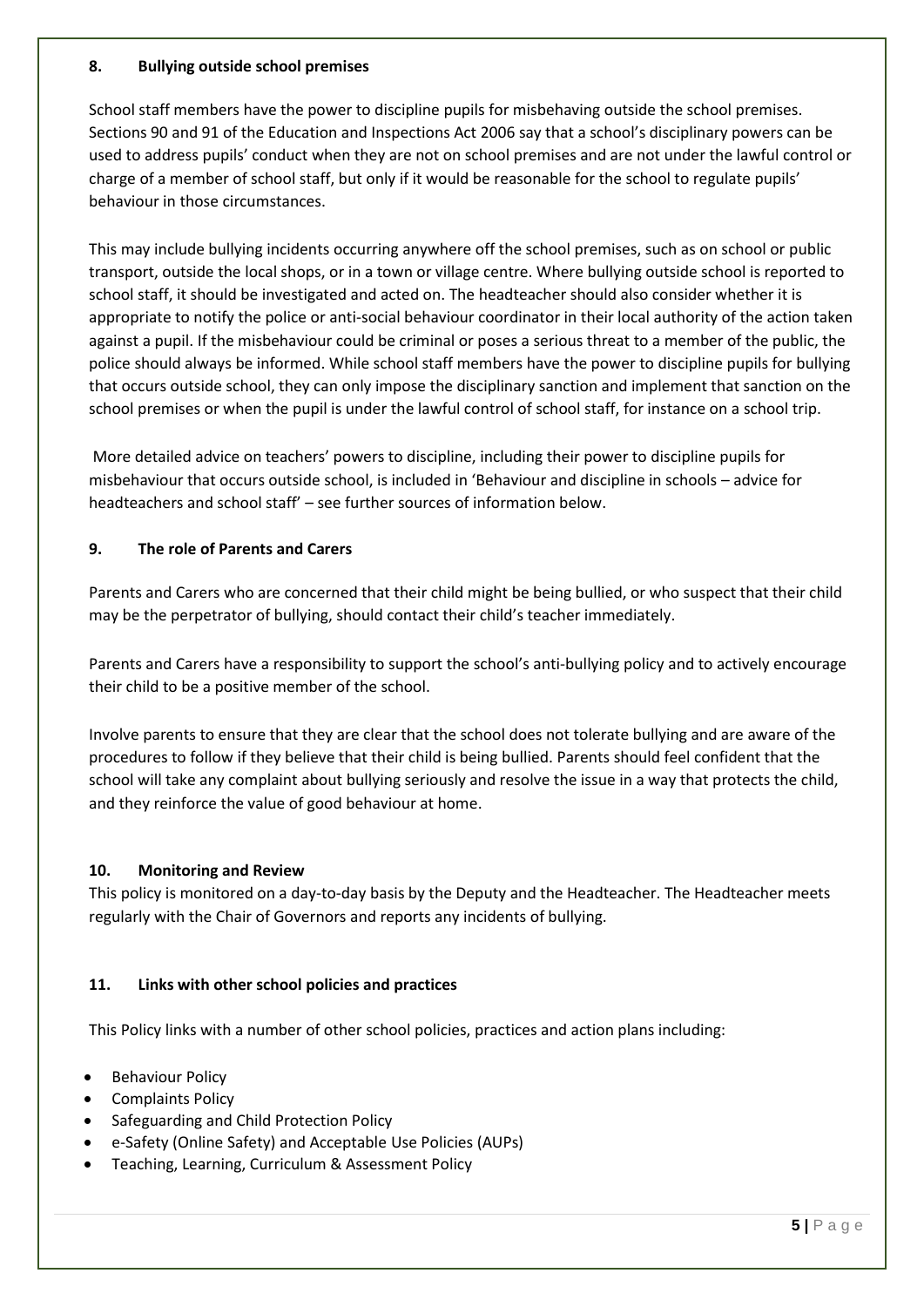#### **12. Links to legislation**

There are a number of pieces of legislation which set out measures and actions for schools in response to bullying as well as criminal law. These include:

- The Equality Act 2010
- The Children Act 1989

#### **13. Supporting Organisations and Guidance**

- Anti-Bullying Alliance: [www.anti-bullyingalliance.org.uk](http://www.anti-bullyingalliance.org.uk/)
- Beat Bullying[: www.beatbullying.org](http://www.beatbullying.org/)
- Childline: [www.childline.org.uk](http://www.childline.org.uk/)
- DfE: "Preventing and Tackling Bullying. Advice for headteachers, staff and governing bodies", and "Supporting children and young people who are bullied: advice for schools" July 2017: <https://www.gov.uk/government/publications/preventing-and-tackling-bullying>
- DfE: "No health without mental health": [https://www.gov.uk/government/publications/no-health-without](https://www.gov.uk/government/publications/no-health-withoutmental-health-a-cross-government-outcomes-strategy)[mental-health-a-cross-government-outcomes-strategy](https://www.gov.uk/government/publications/no-health-withoutmental-health-a-cross-government-outcomes-strategy) [https://assets.publishing.service.gov.uk/government/uploads/system/uploads/attachment\\_data/file/62389](https://assets.publishing.service.gov.uk/government/uploads/system/uploads/attachment_data/file/623895/Preventing_and_tackling_bullying_advice.pdf) 5/Preventing and tackling bullying advice.pdf
- NSPCC: [www.nspcc.org.uk](http://www.nspcc.org.uk/)
- NDCS: [www.ndcs.org.uk](http://www.ndcs.org.uk/)
- Keeping Children Safe in Education, Sept 19

#### **Cyberbullying:**

- [ChildNet International:](http://www.childnet.com/) Specialist resources for young people to raise awareness of online safety and how to protect themselves. Website specifically includes new [cyberbullying guidance and a practical PSHE](http://www.childnet.com/new-for-schools/cyberbullying-guidance-and-practical-toolkit) toolkit for schools.
- [Digizen:](http://www.digizen.org/) provides online safety information for educators, parents, carers and young people.
- Internet [Matters:](https://www.internetmatters.org/) provides help to keep children safe in the digital world.
- [Think U Know:](https://www.thinkuknow.co.uk/) resources provided by Child Exploitation and Online Protection (CEOP) for children and young people, parents, carers and teachers.
- [The UK Council for Child Internet Safety \(UKCCIS\)](https://www.gov.uk/government/groups/uk-council-for-child-internet-safety-ukccis) has produced a range of resources for schools, colleges and parents about how to keep children safe online, this includes advice for schools and colleges on responding to incidents of 'sexting.'
	- **LGBT:**
- [Barnardos:](http://www.barnardos.org.uk/what_we_do/our_work/lgbtq.htm) through its LGBTQ Hub, offers guidance to young people, parents and teachers on how to support LGBT students and tackle LGBT prejudice-based bullying
- [EACH:](http://www.eachaction.org.uk/) (Educational Action Challenging Homophobia): provides a national freephone Actionline for targets of homophobic or transphobic bullying and training to schools on sexual orientation, gender identity matters and cyberhomophobia.
- [Metro Charity:](https://www.metrocentreonline.org/) an equality and diversity charity, providing health, community and youth services across London, the South East, national and international projects. Metro works with anyone experiencing issues related to gender, sexuality, diversity or identity
- [Proud Trust:](https://www.theproudtrust.org/) helps young people empower themselves to make a positive change for themselves and their communities through youth groups, peer support, delivering of training and events, campaigns, undertaking research and creating resources.
- [Schools Out:](http://www.schools-out.org.uk/) Offers practical advice, resources (including lesson plans) and training to schools on LGBT equality in education.
- [Stonewall:](http://www.stonewall.org.uk/) An LGB equality organisation with considerable expertise in LGB bullying in schools, a dedicated youth site, resources for schools, and specialist training for teachers.